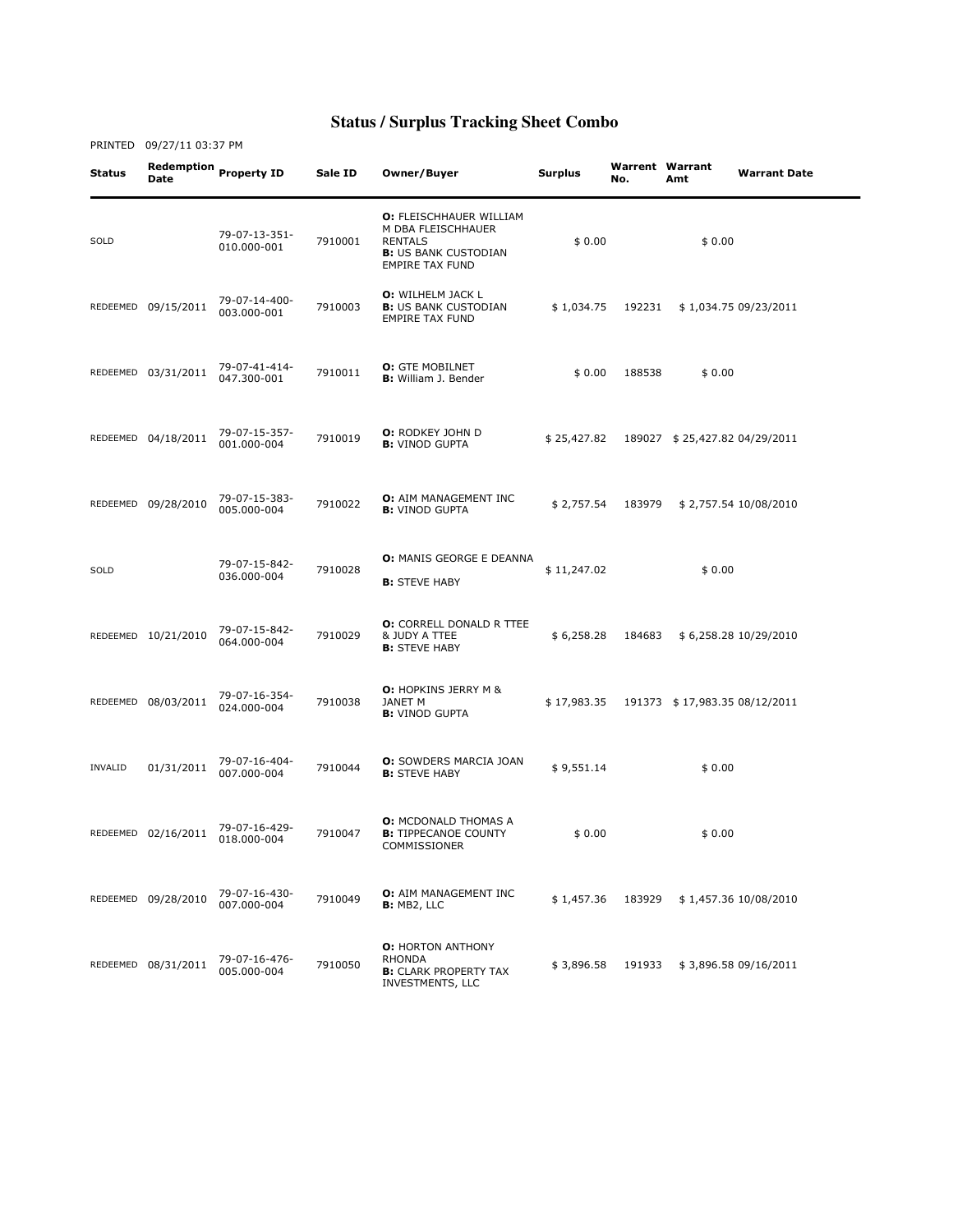| Status   | <b>Date</b>         | Redemption Property ID       | Sale ID | Owner/Buyer                                                                                   | Surplus     | <b>Warrent Warrant</b><br>No. | Amt                           | <b>Warrant Date</b>   |
|----------|---------------------|------------------------------|---------|-----------------------------------------------------------------------------------------------|-------------|-------------------------------|-------------------------------|-----------------------|
|          | REDEEMED 09/28/2010 | 79-07-16-829-<br>013.000-004 | 7910055 | <b>O:</b> AIM MANAGEMENT<br><b>B:</b> MB2, LLC                                                | \$2,195.00  | 183929                        |                               | \$2,195.00 10/08/2010 |
|          | REDEEMED 09/28/2010 | 79-07-16-835-<br>086.000-004 | 7910067 | <b>O:</b> AIM MANAGEMENT INC<br><b>B:</b> MB2, LLC                                            | \$0.00      | 183929                        | \$0.00                        |                       |
|          | REDEEMED 06/13/2011 | 79-07-20-254-<br>003.000-004 | 7910076 | <b>O: BURKHARDT ALVIN</b><br><b>PHYLLIS</b><br><b>B:</b> VINOD GUPTA                          | \$2,502.35  | 190302                        |                               | \$2,502.35 06/24/2011 |
|          | REDEEMED 09/28/2010 | 79-07-20-263-<br>008.000-004 | 7910083 | <b>O:</b> AIM MANAGEMENT INC<br><b>B:</b> MB2, LLC                                            | \$0.00      | 183929                        | \$0.00                        |                       |
|          | REDEEMED 09/28/2010 | 79-07-20-432-<br>013.000-004 | 7910085 | O: AIM MANAGEMENT INC<br><b>B:</b> STEVE HABY                                                 | \$0.00      | 183942                        | \$0.00                        |                       |
| SOLD     |                     | 79-07-21-126-<br>005.000-004 | 7910103 | <b>O:</b> ORNDORFF BYRON L<br>DENISE M SHOAF-<br><b>B:</b> VINOD GUPTA                        | \$649.35    |                               | \$0.00                        |                       |
| SOLD     |                     | 79-07-21-131-<br>008.000-004 | 7910104 | <b>O:</b> CRYSTAL WATERS LP<br><b>B:</b> VINOD GUPTA                                          | \$0.00      |                               | \$0.00                        |                       |
|          | REDEEMED 09/28/2010 | 79-07-21-136-<br>014.000-004 | 7910107 | <b>O:</b> AIM MANAGEMENT INC<br>B: MB2, LLC                                                   | \$2,693.58  | 183929                        |                               | \$2,693.58 10/08/2010 |
|          | REDEEMED 02/16/2011 | 79-07-21-137-<br>002.000-004 | 7910108 | <b>O:</b> MCDONALD THOMAS A<br>B: MB2, LLC                                                    | \$0.00      | 187424                        | \$0.00                        |                       |
|          | REDEEMED 09/28/2010 | 79-07-21-160-<br>009.000-004 | 7910115 | O: AIM MANAGEMENT INC<br><b>B:</b> CLARK PROPERTY TAX<br>INVESTMENTS, LLC                     | \$6,271.52  | 183932                        |                               | \$6,271.52 10/08/2010 |
|          | REDEEMED 09/28/2010 | 79-07-21-312-<br>004.000-004 | 7910121 | <b>O:</b> AIM MANAGEMENT INC<br><b>B:</b> US Bank Custodian for<br>CCTS Capital - Indiana LLC | \$3,785.10  | 183977                        |                               | \$3,785.10 10/08/2010 |
| REDEEMED | 09/29/2010          | 79-07-21-353-<br>004.000-004 | 7910126 | <b>O:</b> LINTNER DARYL M &<br>MARJORIE J<br><b>B:</b> CLARK PROPERTY TAX<br>INVESTMENTS, LLC | \$15,396.80 |                               | 183932 \$15,396.80 10/08/2010 |                       |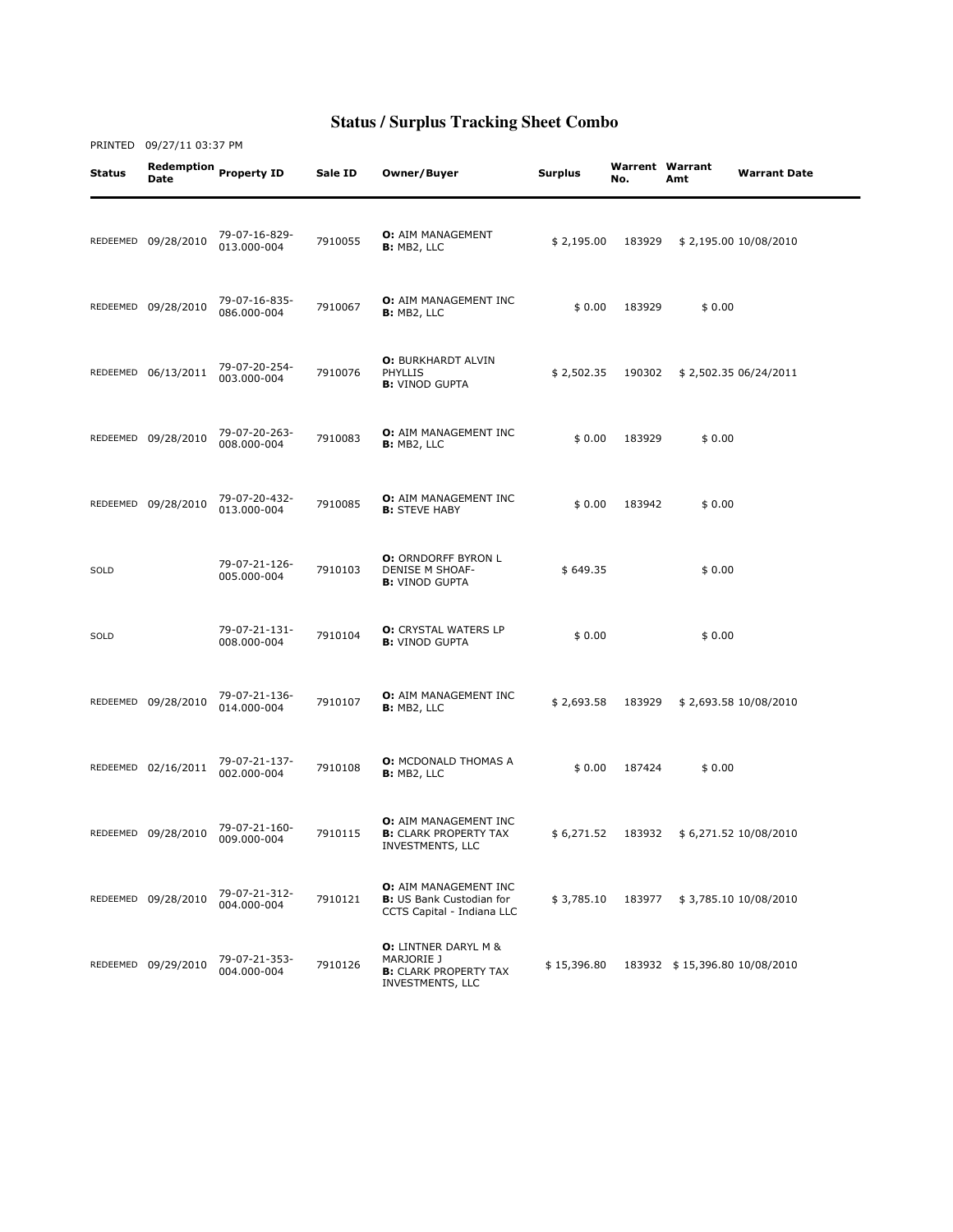PRINTED 09/27/11 03:37 PM

Status Redemption Date Property ID Sale ID Owner/Buyer Surplus Warrent No. Warrent Warrant<br>No. Amt **Warrant Date** REDEEMED 05/13/2011 79-07-21-362-004.000-004 <sup>7910133</sup> O: MEGATHLIN JAMES A MARY C **B: VINOD GUPTA** \$ 12,855.46 189585 \$ 12,855.46 05/20/2011 REDEEMED 10/27/2010 79-07-21-453-79-07-21-453-<br>005.000-004 7910144 O: HORNBECK RANDALL J & VIRGINIA B **B:** STEVE HABY \$ 30,666.89 184954 \$ 30,666.89 11/05/2010 REDEEMED 06/02/2011 79-07-21-476-002.000-004 <sup>7910145</sup> O: CONWAY LOUIS W & MARJORIE A TTEES **B:** SIMPSONS RENTAL \$ 0.00 189981 \$ 0.00 REDEEMED 06/02/2011 79-07-21-476- 005.000-004 <sup>7910146</sup> **O:** CONWAY LOUIS W & MARJORIE A TTEES **B:** SIMPSONS RENTAL \$ 0.00 189981 \$ 0.00 REDEEMED 06/02/2011 79-07-21-476-006.000-004 <sup>7910147</sup> O: CONWAY LOUIS W & MARJORIE A CONWAY TTEES **B:** SIMPSONS RENTAL  $$0.00$  189981  $$0.00$ REDEEMED 09/27/2010 79-07-23-376- 004.000-004 <sup>7910166</sup> O: LAFAYETTE EYE CENTER LIMITED PARTNERSIP B: MB2, LLC \$ 2,724.40 184551 \$ 2,724.40 10/22/2010 REDEEMED 08/02/2011 79-07-28-128-017.000-004 <sup>7910180</sup> O: EMGE JOSEPH E SHIRLEY A<br>**B:** US BANK CUSTODIAN EMPIRE TAX FUND \$ 0.00 191347 \$ 0.00 REDEEMED 09/28/2010 79-07-28-129- 7910181 **O:** AIM MANAGEMENT INC<br>**B:** STEVE HABY B: STEVE HABY \$ 3,259.64 183942 \$ 3,259.64 10/08/2010 REDEEMED 04/06/2011 79-07-28-177- 7910186 **O:** KLAIBER CYNTHIA L<br>**B:** STEVE HABY B: STEVE HABY \$ 16,852.56 188614 \$ 16,852.56 04/15/2011 REDEEMED 05/11/2011 79-07-28-184- 79-07-28-184-<br>005.000-004 7910190 O: BROGAN SONIA **B: US Bank Custodian for** CCTS Capital - Indiana LLC \$ 15,240.60 189583 \$ 15,240.60 05/20/2011 SOLD 79-07-28-357-<br>001.000-004 79-07-28-357- 7910208 **O:** BOGAN KAREN C \$ 708.40 \$ 0.00<br>001.000-004 7910208 **B:** VINOD GUPTA SOLD 03/28/2011 79-07-29-182- 79-07-29-182- 7910221 **O:** CABRERA GUILLERMO \$ 0.00 \$ 0.00<br>006.000-004 7910221 **B:** BRS PROPERTIES \$ 0.00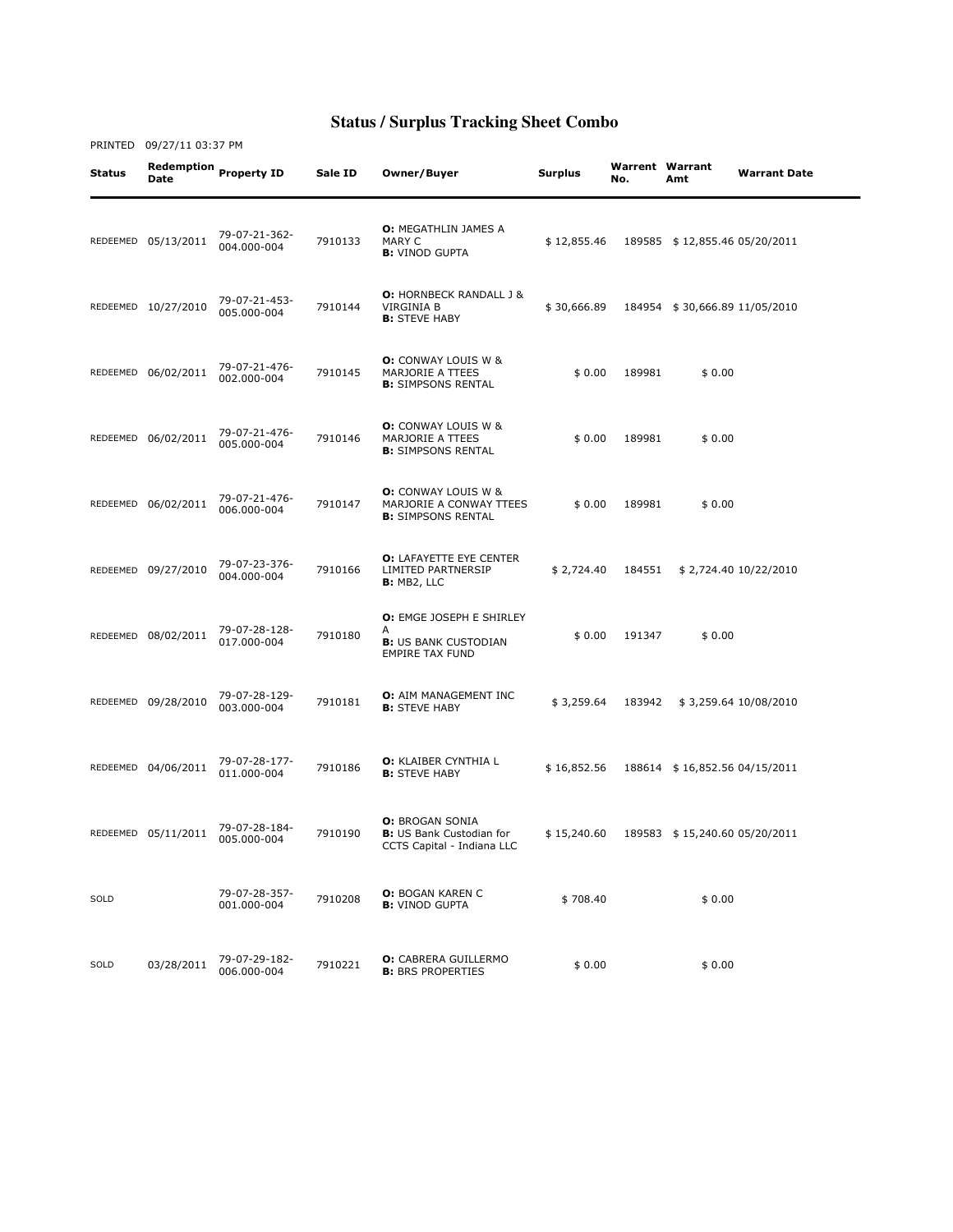| Status | Date                | Redemption Property ID       | Sale ID | Owner/Buyer                                                                                                  | <b>Surplus</b> | <b>Warrent Warrant</b><br>No. | Amt                           | <b>Warrant Date</b> |
|--------|---------------------|------------------------------|---------|--------------------------------------------------------------------------------------------------------------|----------------|-------------------------------|-------------------------------|---------------------|
|        | REDEEMED 08/09/2011 | 79-07-29-189-<br>009.000-004 | 7910223 | <b>O:</b> SPARGER ROBERT JOAN<br><b>B:</b> VINOD GUPTA                                                       | \$627.63       | 191373                        |                               | \$627.63 08/12/2011 |
| SOLD   |                     | 79-07-29-261-<br>004.000-004 | 7910235 | <b>O: HURST VIVIAN E</b><br><b>B: JUAN REYES</b>                                                             | \$343.70       |                               | \$0.00                        |                     |
|        | REDEEMED 09/28/2010 | 79-07-29-376-<br>006.000-004 | 7910247 | <b>O:</b> AIM MANAGEMENT INC<br><b>B:</b> FEHRENBACH &<br>FEHRENBACH, LLC                                    | \$220.68       | 183937                        |                               | \$220.68 10/08/2010 |
|        | REDEEMED 09/22/2011 | 79-07-29-403-<br>001.000-004 | 7910253 | <b>O:</b> HELD JON D KIMBERLY J<br><b>B:</b> CLARK PROPERTY TAX<br>INVESTMENTS, LLC                          | \$27,643.65    |                               | \$0.00                        |                     |
|        | REDEEMED 01/31/2011 | 79-07-29-482-<br>007.009-004 | 7910263 | <b>O: HIGHLAND PARK PLACE</b><br><b>LLC</b><br><b>B:</b> US Bank Custodian for<br>CCTS Capital - Indiana LLC | \$12,726.01    |                               | 187171 \$12,726.01 02/11/2011 |                     |
|        | REDEEMED 01/31/2011 | 79-07-29-482-<br>009.009-004 | 7910264 | O: HIGHLAND PARK PLACE<br><b>LLC</b><br><b>B:</b> US Bank Custodian for<br>CCTS Capital - Indiana LLC        | \$13,977.38    |                               | 187171 \$13,977.38 02/11/2011 |                     |
|        | REDEEMED 01/31/2011 | 79-07-29-482-<br>010.009-004 | 7910265 | <b>O: HIGHLAND PARK PLACE</b><br><b>LLC</b><br><b>B:</b> US Bank Custodian for<br>CCTS Capital - Indiana LLC | \$0.00         |                               | \$0.00                        |                     |
|        | REDEEMED 11/08/2010 | 79-07-29-482-<br>014.009-004 | 7910266 | O: HIGHLAND PARK PLACE<br><b>LLC</b><br><b>B:</b> US Bank Custodian for<br>CCTS Capital - Indiana LLC        | \$0.00         |                               | \$0.00                        |                     |
|        | REDEEMED 11/08/2010 | 79-07-29-482-<br>015.009-004 | 7910267 | <b>O: HIGHLAND PARK PLACE</b><br><b>LLC</b><br><b>B: JUAN REYES</b>                                          | \$0.00         |                               | \$0.00                        |                     |
|        | REDEEMED 11/08/2010 | 79-07-29-482-<br>017.009-004 | 7910269 | <b>O: HIGHLAND PARK PLACE</b><br><b>LLC</b><br><b>B: JUAN REYES</b>                                          | \$0.00         |                               | \$0.00                        |                     |
|        | REDEEMED 11/08/2010 | 79-07-29-482-<br>018.009-004 | 7910270 | <b>O: HIGHLAND PARK PLACE</b><br><b>LLC</b><br><b>B: BRS PROPERTIES</b>                                      | \$0.00         |                               | \$0.00                        |                     |
|        | REDEEMED 06/06/2011 | 79-07-33-276-<br>005.000-004 | 7910287 | <b>O:</b> KIRBY 26TH STREET LLC<br><b>B:</b> CLARK PROPERTY TAX<br>INVESTMENTS, LLC                          | \$23,622.70    |                               | 189969 \$23,622.70 06/10/2011 |                     |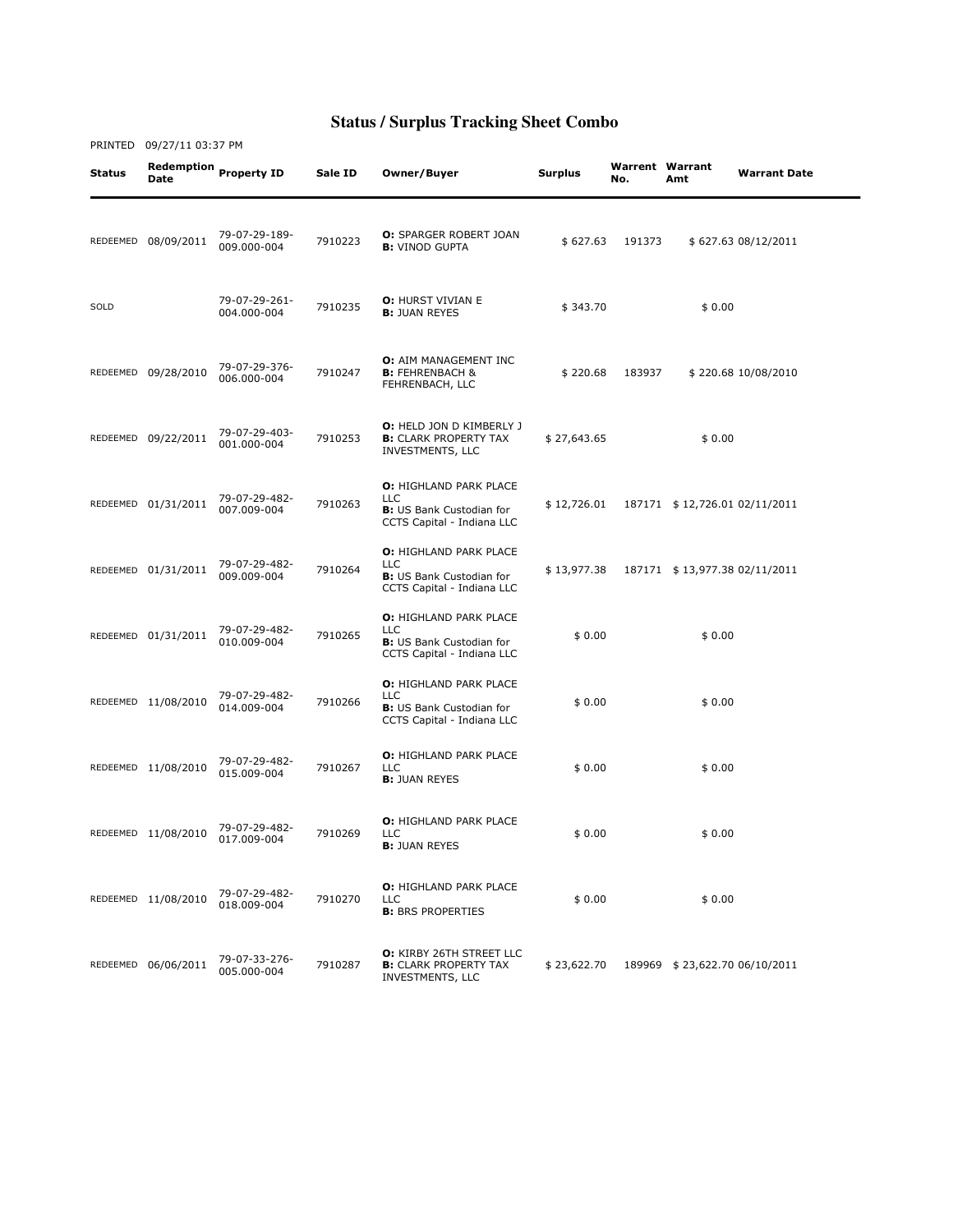| Status | Date                | Redemption Property ID       | Sale ID | Owner/Buyer                                                                                                        | Surplus      | <b>Warrent Warrant</b><br>No. | Amt                            | <b>Warrant Date</b> |
|--------|---------------------|------------------------------|---------|--------------------------------------------------------------------------------------------------------------------|--------------|-------------------------------|--------------------------------|---------------------|
|        | REDEEMED 06/27/2011 | 79-07-33-331-<br>021.000-004 | 7910292 | <b>O:</b> SHAFF LOUISE M TTEE<br><b>B: STEVE HABY</b>                                                              | \$23,076.18  |                               | 190323 \$23,076.18 07/01/2011  |                     |
|        | REDEEMED 10/18/2010 | 79-07-33-354-<br>031.000-004 | 7910295 | <b>O: MORALES FRANCISCO S &amp;</b><br>MARIA<br><b>B:</b> US Bank Custodian for<br>CCTS Capital - Indiana LLC      | \$21,735.60  |                               | 186479 \$21,735.60 12/31/2010  |                     |
|        | REDEEMED 09/22/2011 | 79-07-33-357-<br>021.000-004 | 7910297 | <b>O: BURGER PROPERTY</b><br><b>ASSURANCE LLC</b><br><b>B:</b> US Bank Custodian for<br>CCTS Capital - Indiana LLC | \$152.48     |                               | \$0.00                         |                     |
|        | REDEEMED 10/08/2010 | 79-07-33-451-<br>026.000-004 | 7910301 | <b>O:</b> GELLENBECK RICHARD E<br>BARBARA L<br><b>B:</b> STEVE HABY                                                | \$19,109.34  |                               | 184563 \$19,109.34 10/22/2010  |                     |
|        | REDEEMED 05/16/2011 | 79-07-33-456-<br>009.000-004 | 7910302 | O: SMITH WILLIAM M JULIA A<br><b>B:</b> CLARK PROPERTY TAX<br>INVESTMENTS, LLC                                     | \$32,332.45  |                               | 189555 \$32,332.45 05/20/2011  |                     |
|        | REDEEMED 10/22/2010 | 79-07-33-480-<br>042.000-004 | 7910304 | <b>O:</b> DIMMITT DENNIS D &<br>DESIREE A<br><b>B:</b> US Bank Custodian for<br>CCTS Capital - Indiana LLC         | \$20,396.63  |                               | 184693 \$20,396.63 10/29/2010  |                     |
|        | REDEEMED 09/07/2011 | 79-07-34-276-<br>005.000-004 | 7910305 | <b>O: PACELLI INVESTMENTS</b><br>LLC<br><b>B:</b> CLARK PROPERTY TAX<br>INVESTMENTS, LLC                           | \$151,563.18 |                               | 191933 \$151,563.18 09/16/2011 |                     |
|        | REDEEMED 09/19/2011 | 79-07-34-276-<br>006.000-004 | 7910306 | <b>O:</b> ZALAM ADNAN A &<br>TORRES-ZALAM MARTHA E<br><b>B:</b> CLARK PROPERTY TAX<br>INVESTMENTS, LLC             | \$105,227.06 |                               | 192228 \$105,227.06 09/23/2011 |                     |
| SOLD   |                     | 79-07-35-302-<br>016.000-004 | 7910313 | <b>O:</b> COUNTRY CHARM UTILITY<br><b>CORP</b><br><b>B:</b> William J. Bender                                      | \$0.00       |                               | \$0.00                         |                     |
|        | REDEEMED 10/12/2010 | 79-07-16-100-<br>015.000-005 | 7910315 | <b>O: ALFORD KENNETH STEVE</b><br>JR<br><b>B:</b> US BANK CUSTODIAN<br><b>EMPIRE TAX FUND</b>                      | \$0.00       |                               | \$0.00                         |                     |
|        | REDEEMED 09/19/2011 | 79-07-16-100-<br>021.000-005 | 7910316 | <b>O:</b> TECUMSEH PARK<br>PARTNERS LLC<br><b>B:</b> CLARK PROPERTY TAX<br>INVESTMENTS, LLC                        | \$94,968.79  |                               | 192228 \$94,968.79 09/23/2011  |                     |
|        | REDEEMED 06/08/2011 | 79-07-34-326-<br>010.000-005 | 7910328 | <b>O:</b> SUMMERS JERRY A<br><b>B:</b> CLARK PROPERTY TAX<br>INVESTMENTS, LLC                                      | \$30,431.69  |                               | 190033 \$30,431.69 06/17/2011  |                     |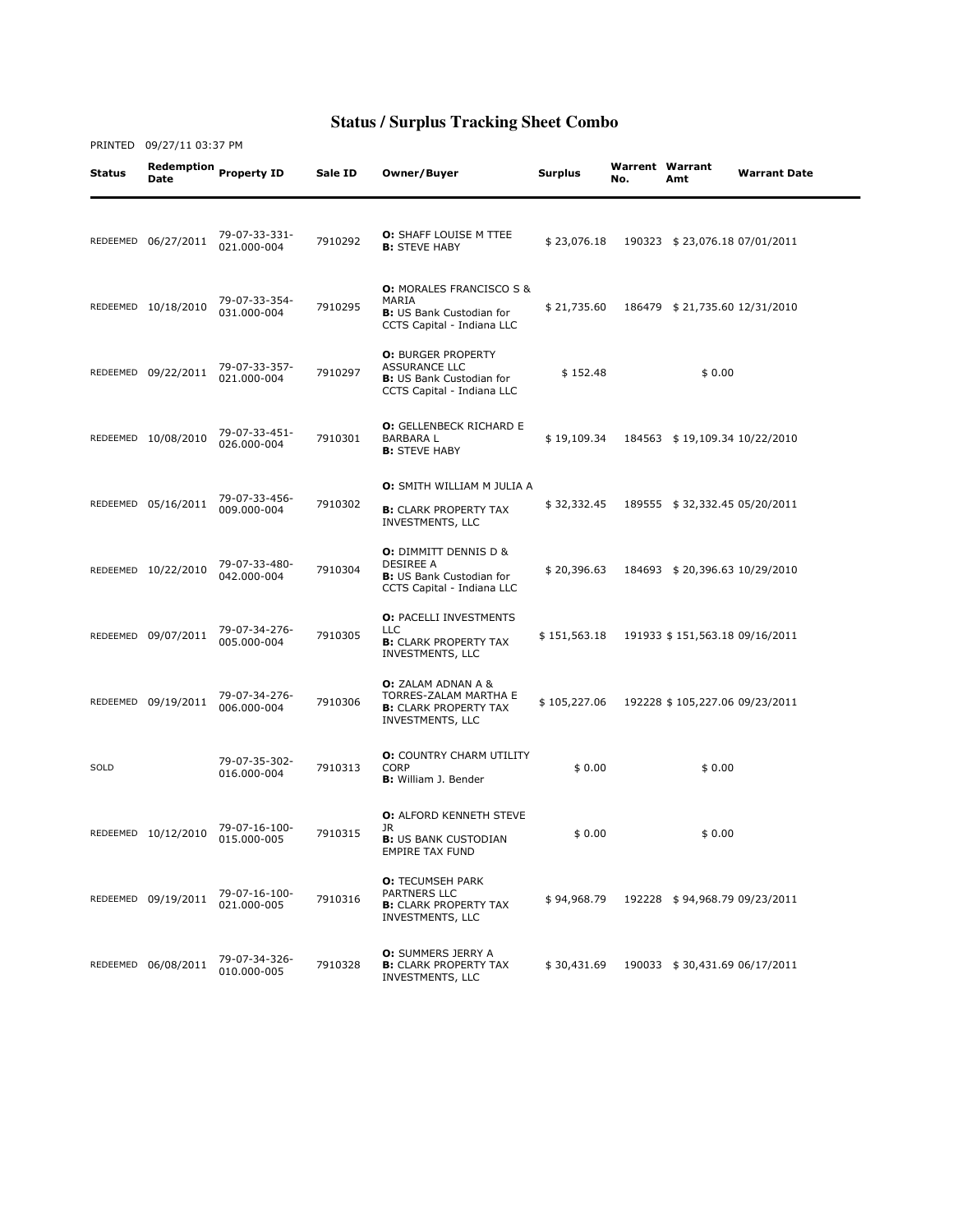| Status         | Date                | Redemption Property ID       | Sale ID | Owner/Buyer                                                                                               | <b>Surplus</b> | <b>Warrent Warrant</b><br>No. | Amt                           | <b>Warrant Date</b>   |
|----------------|---------------------|------------------------------|---------|-----------------------------------------------------------------------------------------------------------|----------------|-------------------------------|-------------------------------|-----------------------|
|                | REDEEMED 08/08/2011 | 79-13-01-200-<br>006.000-006 | 7910329 | <b>O:</b> THOMPSON CHARLES E<br>PEGGY J<br><b>B:</b> FEHRENBACH &<br>FEHRENBACH, LLC                      | \$5,338.92     | 191662                        |                               | \$5,338.92 09/02/2011 |
| SOLD           | 09/22/2011          | 79-16-05-451-<br>007.000-007 | 7910337 | <b>O:</b> DAVIS TROY E & JOAN L<br><b>B:</b> US BANK CUSTODIAN<br><b>EMPIRE TAX FUND</b>                  | \$800.60       |                               | \$0.00                        |                       |
|                | REDEEMED 10/12/2010 | 79-08-23-100-<br>001.000-009 | 7910357 | <b>O:</b> SCHMIDT CHARLES J<br><b>B:</b> US BANK CUSTODIAN<br><b>EMPIRE TAX FUND</b>                      | \$1,324.59     | 186478                        |                               | \$1,324.59 12/31/2010 |
|                | REDEEMED 10/20/2010 | 79-08-30-100-<br>008.000-009 | 7910359 | <b>O: KONDAUR CAPITAL</b><br>CORPORATION<br><b>B:</b> US Bank Custodian for<br>CCTS Capital - Indiana LLC | \$37,266.96    |                               | 184693 \$37,266.96 10/29/2010 |                       |
|                | REDEEMED 09/20/2011 | 79-15-06-101-<br>003.000-011 | 7910365 | <b>O: HENSEL MARY JOANNE</b><br><b>B:</b> JANA HAGEMAN                                                    | \$0.00         | 192233                        | \$0.00                        |                       |
| SOLD           | 09/22/2011          | 79-12-04-302-<br>053.000-013 | 7910376 | <b>O:</b> WINGER JAMES J<br><b>B:</b> US Bank Custodian for<br>CCTS Capital - Indiana LLC                 | \$18,647.18    |                               | \$0.00                        |                       |
|                | REDEEMED 10/25/2010 | 79-12-05-476-<br>001.000-013 | 7910381 | O: TAYLOR JOHN R JANIE K<br><b>B:</b> BRS PROPERTIES                                                      | \$0.00         |                               | \$0.00                        |                       |
| <b>INVALID</b> | 05/05/2011          | 79-12-09-126-<br>007.000-013 | 7910383 | <b>O:</b> CHENOWETH HOWARD M<br>JEAN M<br><b>B:</b> JANA HAGEMAN                                          | \$0.00         |                               | \$0.00                        |                       |
|                | REDEEMED 01/12/2011 | 79-01-34-301-<br>024.000-016 | 7910402 | <b>O:</b> GIST RUTH E<br><b>B:</b> JANA HAGEMAN                                                           | \$0.00         |                               | \$0.00                        |                       |
| SOLD           |                     | 79-03-16-476-<br>003.000-017 | 7910407 | <b>O: BACON ALLEN L</b><br><b>B:</b> US BANK CUSTODIAN<br><b>EMPIRE TAX FUND</b>                          | \$1,673.80     |                               | \$0.00                        |                       |
|                | REDEEMED 11/09/2010 | 79-03-27-400-<br>010.000-017 | 7910414 | <b>O:</b> SCHURMAN ELIZABETH A<br><b>B:</b> BRS PROPERTIES                                                | \$0.00         |                               | \$0.00                        |                       |
|                | REDEEMED 09/21/2011 | 79-03-28-277-<br>001.000-019 | 7910454 | O: REI LIMITED<br>PARTNERSHIP<br><b>B:</b> RICHARD A. BOEHNING                                            | \$452.35       | 192226                        |                               | \$452.35 09/23/2011   |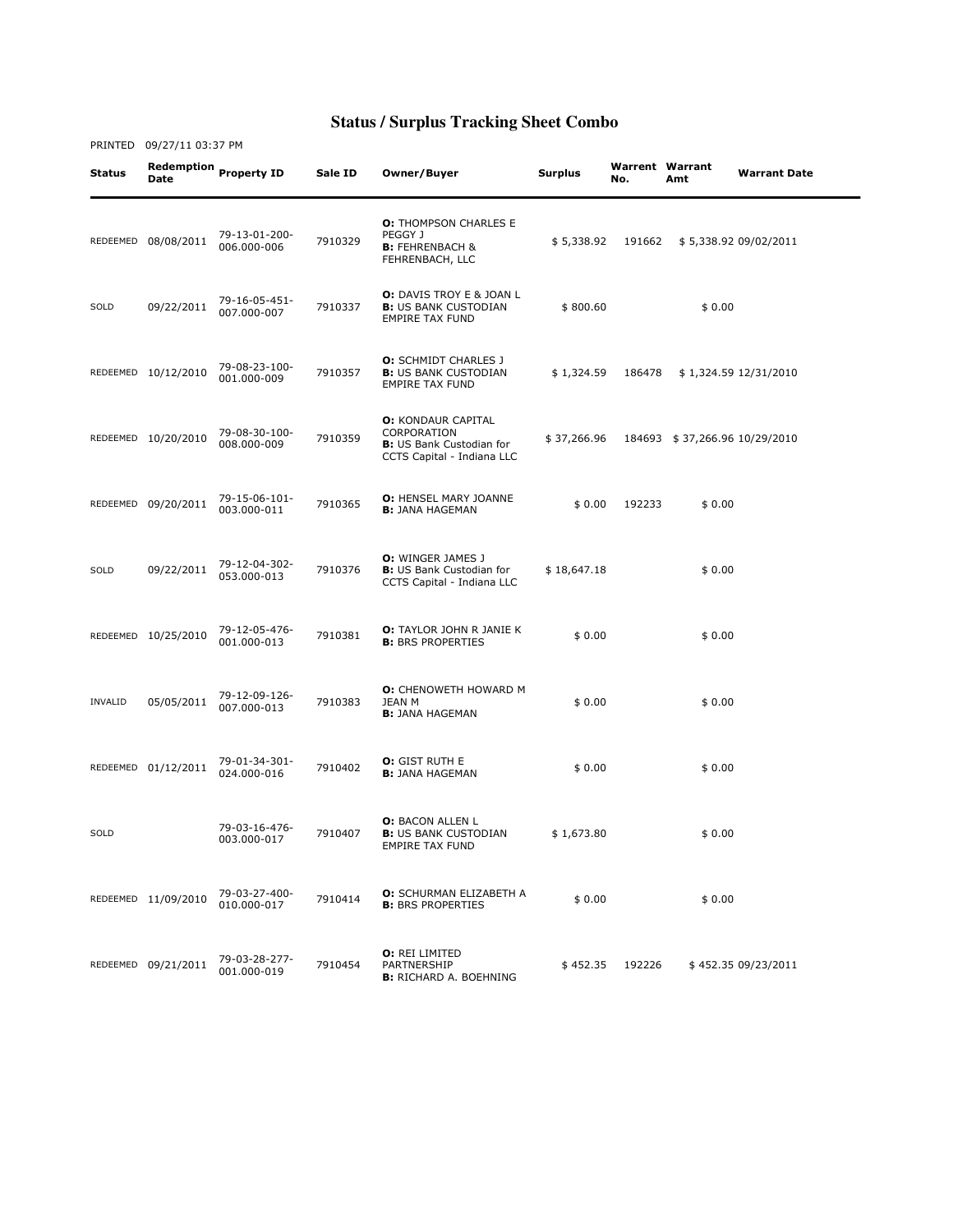| Status | <b>Date</b>         | Redemption Property ID       | Sale ID | Owner/Buyer                                                                                                 | <b>Surplus</b> | No.    | <b>Warrent Warrant</b><br>Amt | <b>Warrant Date</b>   |
|--------|---------------------|------------------------------|---------|-------------------------------------------------------------------------------------------------------------|----------------|--------|-------------------------------|-----------------------|
|        | REDEEMED 09/21/2011 | 79-03-28-277-<br>002.000-019 | 7910455 | <b>O: REI LIMITED</b><br>PARTNERSHIP<br><b>B:</b> US BANK CUSTODIAN<br><b>EMPIRE TAX FUND</b>               | \$0.00         |        | \$0.00                        |                       |
| SOLD   |                     | 79-10-15-300-<br>004.000-020 | 7910458 | <b>O:</b> SIEBER ROBERT D<br>B: MB2, LLC                                                                    | \$8,628.66     |        | \$0.00                        |                       |
|        | REDEEMED 01/24/2011 | 79-10-01-426-<br>036.000-021 | 7910461 | <b>O:</b> GRIMES HELEN L<br><b>B:</b> VINOD GUPTA                                                           | \$8,237.75     | 186860 |                               | \$8,237.75 01/28/2011 |
|        | REDEEMED 02/14/2011 | 79-06-03-351-<br>002.000-022 | 7910464 | <b>O:</b> ZICK CLARA JOANN<br>B: MB2, LLC                                                                   | \$26,380.37    |        | 187237 \$26,380.37 02/18/2011 |                       |
|        | REDEEMED 01/21/2011 | 79-06-04-300-<br>008.000-022 | 7910465 | <b>O: BOONE GRACE G</b><br><b>B:</b> VINOD GUPTA                                                            | \$26,705.71    |        | 186860 \$26,705.71 01/28/2011 |                       |
|        | REDEEMED 06/24/2011 | 79-02-36-326-<br>029.000-023 | 7910479 | <b>O:</b> RUIZ VALERIE C<br><b>B:</b> CLARK PROPERTY TAX<br>INVESTMENTS, LLC                                | \$28,736.79    |        | 190558 \$28,736.79 07/08/2011 |                       |
|        | REDEEMED 06/17/2011 | 79-06-02-453-<br>002.000-023 | 7910491 | <b>O: HOLT ERIC A CANDACE L</b><br><b>B:</b> CLARK PROPERTY TAX<br>INVESTMENTS, LLC                         | \$27,036.54    |        | 190277 \$27,036.54 06/24/2011 |                       |
|        | REDEEMED 09/09/2011 | 79-06-26-376-<br>015.000-023 | 7910500 | <b>O:</b> BATES WILLIAM R &<br><b>KEMBLE MARK L</b><br><b>B:</b> BRS PROPERTIES                             | \$0.00         |        | \$0.00                        |                       |
|        | REDEEMED 09/09/2011 | 79-06-26-376-<br>016.000-023 | 7910501 | <b>O:</b> BATES WILLIAM R &<br><b>KEMBLE MARK L</b><br><b>B:</b> JANA HAGEMAN                               | \$0.00         |        | \$0.00                        |                       |
|        | REDEEMED 05/23/2011 | 79-07-08-302-<br>011.000-026 | 7910509 | <b>O: ROBINSON PHYLLIS</b><br><b>SWART</b><br><b>B:</b> US Bank Custodian for<br>CCTS Capital - Indiana LLC | \$45,785.26    |        | 189658 \$45,785.26 05/27/2011 |                       |
|        | REDEEMED 07/06/2011 | 79-07-17-357-<br>016.000-026 | 7910510 | <b>O:</b> WALKER JAN T & CANDICE<br>G<br>B: MB2, LLC                                                        | \$2,843.28     | 190618 |                               | \$2,843.28 07/15/2011 |
|        | REDEEMED 10/18/2010 | 79-07-19-228-<br>027.000-026 | 7910513 | <b>O:</b> AHMAD SHAHEEN<br><b>B:</b> CLARK PROPERTY TAX<br>INVESTMENTS, LLC                                 | \$34,513.54    |        | 184677 \$34,513.54 10/29/2010 |                       |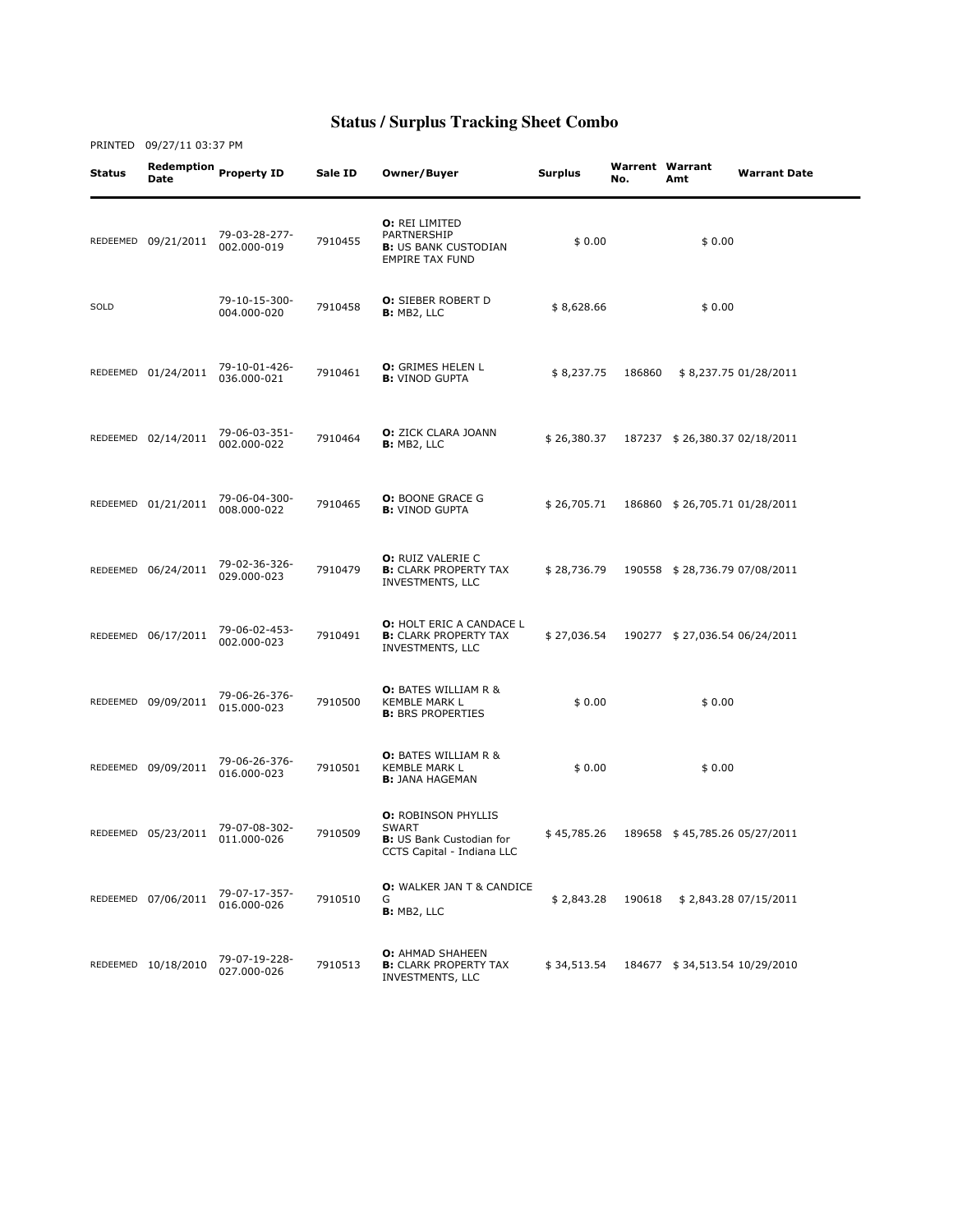| Status   | Date                | Redemption Property ID       | Sale ID | Owner/Buyer                                                                                               | Surplus      | <b>Warrent Warrant</b><br>No. | Amt                            | <b>Warrant Date</b> |
|----------|---------------------|------------------------------|---------|-----------------------------------------------------------------------------------------------------------|--------------|-------------------------------|--------------------------------|---------------------|
|          | REDEEMED 09/23/2010 | 79-03-25-400-<br>001.000-027 | 7910517 | <b>O: MADRID MICHAEL &amp;</b><br>PAMELA<br><b>B:</b> US Bank Custodian for<br>CCTS Capital - Indiana LLC | \$119,246.66 |                               | 183680 \$119,246.66 10/01/2010 |                     |
|          | REDEEMED 10/29/2010 | 79-04-20-300-<br>022.000-027 | 7910522 | <b>O:</b> CONN MICHAEL L<br><b>B:</b> JANA HAGEMAN                                                        | \$0.00       |                               | \$0.00                         |                     |
| SOLD     | 06/30/2011          | 79-04-24-102-<br>002.000-027 | 7910524 | O: KAUFFMAN ROBERT DALE<br><b>ETAL</b><br><b>B:</b> JANA HAGEMAN                                          | \$0.00       |                               | \$0.00                         |                     |
| SOLD     |                     | 79-04-24-103-<br>012.000-027 | 7910525 | <b>O:</b> WALLACE ROBERT L<br><b>B:</b> BRS PROPERTIES                                                    | \$0.00       |                               | \$0.00                         |                     |
| SOLD     |                     | 79-11-07-400-<br>037.300-031 | 7910539 | <b>O: VERIZON WIRELESS</b><br><b>B:</b> Gulf Shore Investments<br><b>LLC</b>                              | \$1,243.75   |                               | \$0.00                         |                     |
|          | REDEEMED 09/22/2011 | 79-11-04-155-<br>009.000-032 | 7910553 | <b>O:</b> ROTH STEPHEN P<br><b>B:</b> US Bank Custodian for<br>CCTS Capital - Indiana LLC                 | \$14,949.62  |                               | \$0.00                         |                     |
|          | REDEEMED 02/16/2011 | 79-11-04-226-<br>026.000-032 | 7910555 | <b>O: BABB LARRY L</b><br><b>B:</b> US Bank Custodian for<br>CCTS Capital - Indiana LLC                   | \$22,509.62  |                               | 187433 \$22,509.62 02/25/2011  |                     |
|          | REDEEMED 05/17/2011 | 79-11-05-452-<br>012.000-032 | 7910564 | <b>O: STOYKE RICKY CRYSTAL</b><br><b>B:</b> CLARK PROPERTY TAX<br>INVESTMENTS, LLC                        | \$42,452.10  |                               | 189555 \$42,452.10 05/20/2011  |                     |
| REDEEMED | 06/06/2011          | 79-11-05-453-<br>006.000-032 | 7910565 | <b>O:</b> SMITH DEBORAH J<br><b>B:</b> CLARK PROPERTY TAX<br>INVESTMENTS, LLC                             | \$32,879.15  |                               | 189969 \$32,879.15 06/10/2011  |                     |
|          | REDEEMED 12/16/2010 | 79-11-05-457-<br>018.000-032 | 7910566 | <b>O: BERRY RICHARD &amp; NELVA</b><br><b>B:</b> CLARK PROPERTY TAX<br>INVESTMENTS, LLC                   | \$57,207.15  |                               | 186286 \$57,207.15 12/22/2010  |                     |
|          | REDEEMED 06/01/2011 | 79-11-09-226-<br>015.000-032 | 7910569 | <b>O:</b> ALLEN JORGE S BELL<br>YASMINE<br><b>B:</b> CLARK PROPERTY TAX<br>INVESTMENTS, LLC               | \$56,394.59  |                               | 189969 \$56,394.59 06/10/2011  |                     |
|          | REDEEMED 12/17/2010 | 79-11-05-328-<br>013.000-033 | 7910578 | <b>O:</b> CRUZ SAMUEL ROSAS<br><b>B:</b> CLARK PROPERTY TAX<br>INVESTMENTS, LLC                           | \$22,817.92  |                               | 186286 \$22,817.92 12/22/2010  |                     |